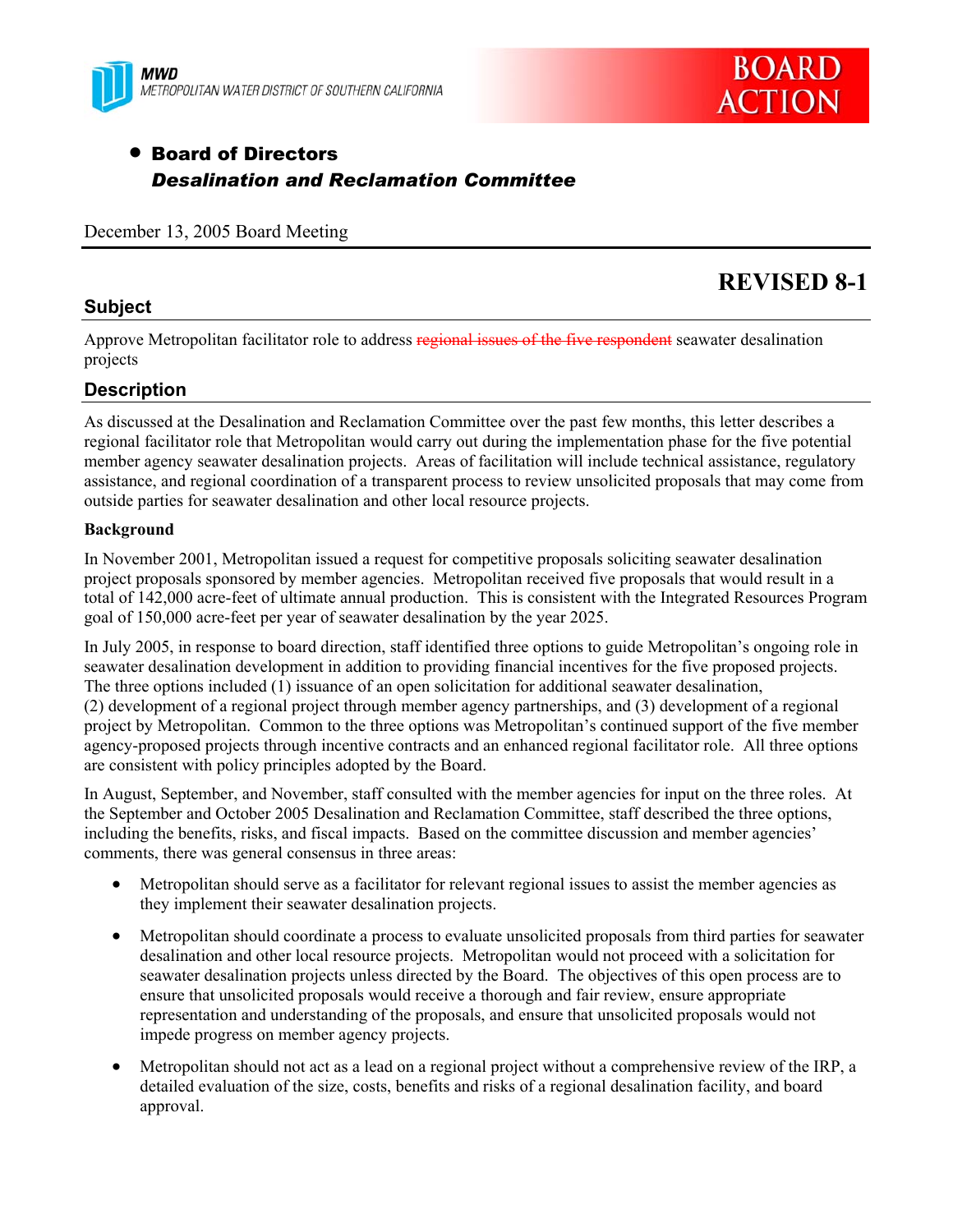### **Regional Facilitator Role**

Based on the committee meeting feedback, staff recommends Metropolitan take a regional facilitator role to assist in the development of seawater desalination. In this capacity, Metropolitan staff would:

- 1. Assist member agencies in the resolution of technical issues through research and development. Metropolitan and member agencies would jointly determine and coordinate on the appropriate technical issues.
- 2. Support the member agencies in seeking regulatory clearance for the projects. Metropolitan and member agencies would jointly determine and coordinate on the appropriate regulatory issues.
- 3. Coordinate, through a transparent process, the review of unsolicited third party proposals for projects, with the expectation that the projects do no harm to the financial, regulatory, geographic, or other needs of the five-member agency seawater desalination projects.

Staff will come back to the Board with a scope and procedure for assisting on technical and regulatory issues. Staff would follow the proposed Process (**Attachment 1**) when evaluating unsolicited proposals. Staff will work with the member agencies on an agreed upon schedule to develop appropriate criteria for evaluating any unsolicited local project proposals, including seawater desalination.

### **Policy**

By Minute Item 44356, dated Feb. 13, 2001, the Board adopted updated policy principles for brackish water and seawater desalination.

By Minute Item 44578, dated Aug. 20, 2001, the Board approved the Seawater Desalination Program and administrative guidelines.

By Minute Item 45115, dated Dec. 10, 2002, the Board authorized finalizing contract terms and principles for Seawater Desalination Program agreements.

By Minute Item 45828, dated July 12, 2004, the Board adopted the Integrated Water Resources Plan Update.

### **California Environmental Quality Act (CEQA)**

CEQA determination for Option #1:

The proposed action is not defined as a project under CEQA because it involves continuing administrative activities, such as general policy and procedure making (Section 15378(b)(2) of the State CEQA Guidelines). In addition, where it can be seen with certainty that there is no possibility that the proposed action in question may have a significant effect on the environment, the proposed action is not subject to CEQA (Section 15061(b)(3) of the State CEQA Guidelines).

The CEQA determination is: Determine that the proposed action is not subject to CEQA pursuant to Sections 15378(b)(2) and 15061(b)(3) of the State CEQA Guidelines.

CEQA determinations for Options #2 and #3:

None required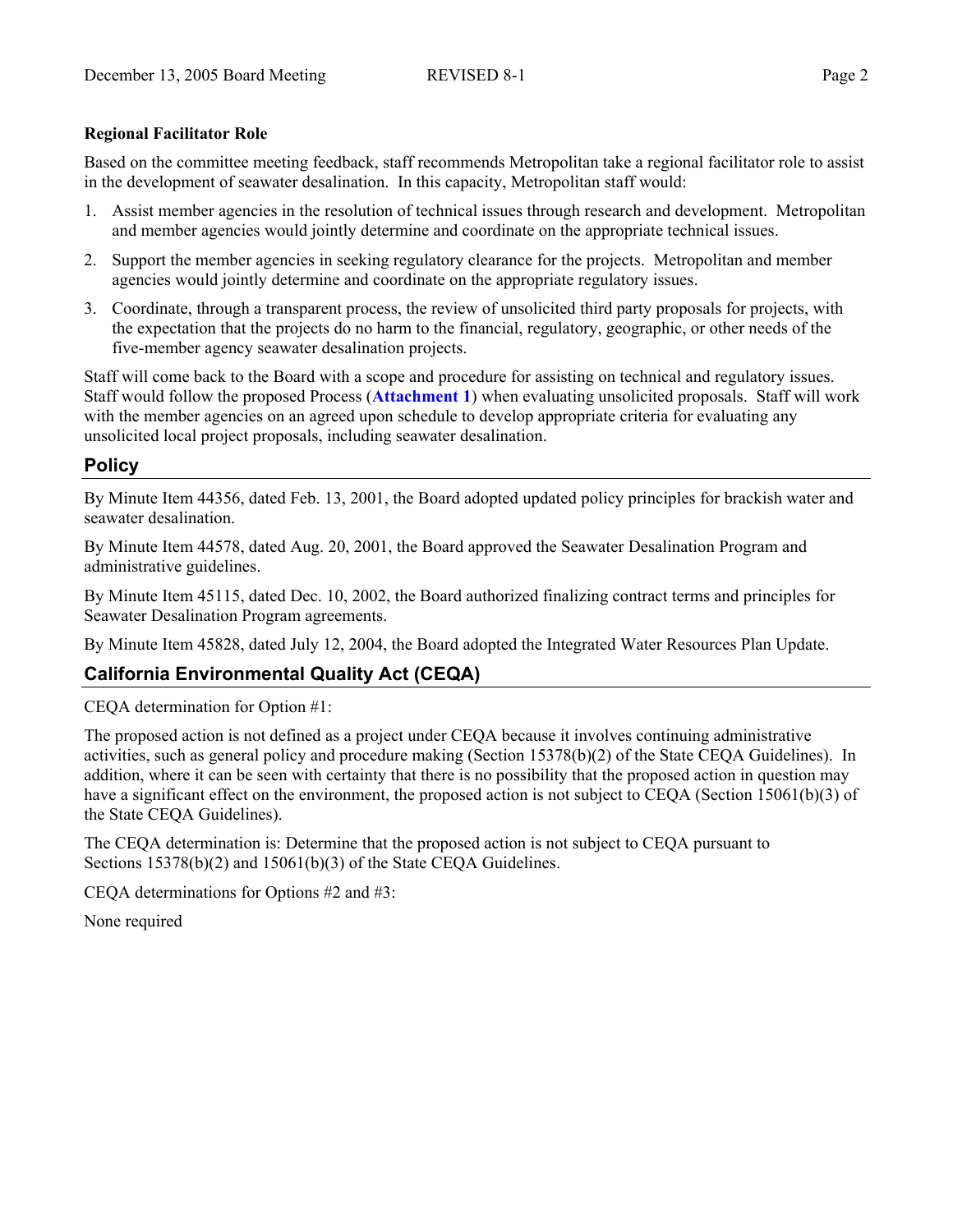### **Board Options/Fiscal Impacts**

#### **Option #1**

Adopt the CEQA determination and approve Metropolitan's role of regional facilitator to address seawater desalination and other local projects. described in this letter for seawater desalination.

**Fiscal Impact:** Fiscal impacts are unknown at this time and will depend on the extent of roles identified by staff and the member agencies.

#### **Option #2**

Direct staff to re-evaluate Metropolitan's role in seawater desalination and other local projects and continue support of incentive contracts for member agency projects.

# **Fiscal Impact:** None

### **Option #3**

Take no action **Fiscal Impact:** None

#### **Staff Recommendation**

Option #1

11/30/2005 *Stephen N. Arakawa Date* 

*Manager, Water Resource Management* 

na, C. Man 11/30/2005 *Debra C. Man Date* 

*Interim CEO/General Manager* 

**Attachment 1 – Process for Evaluating Unsolicited Proposals for Seawater Desalination and Other Local Projects** 

BLA #4123